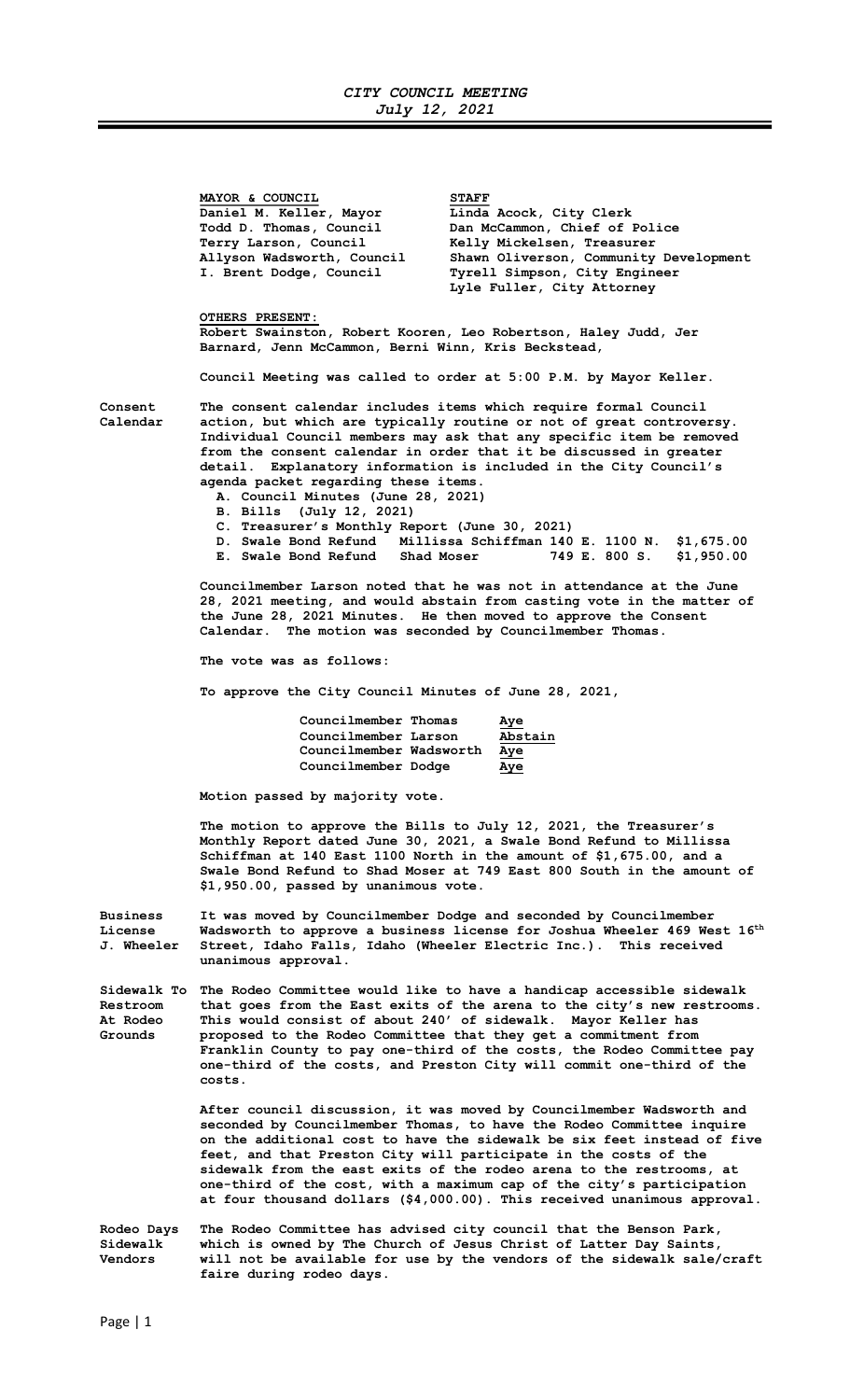Council discussed alternative locations for these vendors, specifically, the alleyway behind the businesses, between Oneida and  $1^{st}$ South.

 It was moved by Councilmember Dodge and seconded by Councilmember Larson that, during the rodeo weekend, close off the East side parking of the alleyway behind the business for vendors and leave the west side of the parking for businesses. The vote was as follows:

| Councilmember Thomas    | <u>Nay</u> |
|-------------------------|------------|
| Councilmember Larson    | <u>Aye</u> |
| Councilmember Wadsworth | Nav        |
| Councilmember Dodge     | Aye        |

 Mayor Keller cast the tie breaking vote, in favor of the motion. The motion passed by majority vote.

Preston Haley Judd, on behalf of the Preston Youth Football League, came before Youth council to request a donation from the City of Preston. Football

Donation It was moved by Councilmember Thomas and

 seconded by Councilmember Wadsworth to give a two thousand dollar (\$2,000) donation to the Preston Youth Football League. This received unanimous approval.

State Clerk Acock explained that the City of Preston did not receive a Insurance State Insurance Refund for the 2020-2021 fiscal year. In years past, the Mayor and City Council have given this refund to the employees as incentive to work safely.

Merit It was moved by Councilmember Thomas and seconded by Councilmember Money Wadsworth to award merit money, in the amount of four hundred fifty dollars (\$450) to all city employees, as the Employee Salary Resolution allows. This received unanimous approval.

County County Commissioner Robert Swainston reported that work on the airport Commission is going to start at the end of July. The airport will be closed down Report for ninety days.

The remodel work at the County Courthouse is moving forward.

| Council &  | Public Works Director Balls, Engineer Simpson, Community Development  |
|------------|-----------------------------------------------------------------------|
| Dept. Head | Specialist Oliverson, Chief McCammon, Treasurer Mickelsen, and        |
| Report On  | Councilmember Thomas reported on their various assigned designations. |
| Assigned   |                                                                       |

Designations Councilmember Thomas stated that the city ball diamonds are in need of diamond dust at all the ball diamonds in the parks. Travis Despain, the Kiwanis Club, and the Lion's Club have all volunteered to pay one fourth of the cost of two truck loads of the diamond dust. The total estimated cost of this endeavor is \$3,600.00, making it \$900.00 per entity.

> It was moved by Councilmember Thomas and seconded by Councilmember Dodge to purchase diamond dust, with the city participating in the costs, paying the total net cost, and Travis DeSpain, The Kiwanis Club and the Lion's Club, each reimbursing Preston City one-fourth of the costs.

Budget A budget workshop was held to discuss the airport, street repairs, Workshop utility rates, property tax increases and salary adjustments for the FY 2021-2022 2021-2022 budget.

Executive It was moved by Councilmember Larson and seconded by Councilmember Session Wadsworth to enter into Executive Session to discuss personnel as allowed in Idaho Code 74-206(1)(a) and possible litigation, as allowed in Idaho Code 74-206(1)(f). The vote was as follows:

| Councilmember Thomas    | Aye |
|-------------------------|-----|
| Councilmember Larson    | Aye |
| Councilmember Wadsworth | Aye |
| Councilmember Dodge     | Aye |

Motion passed by unanimous vote.